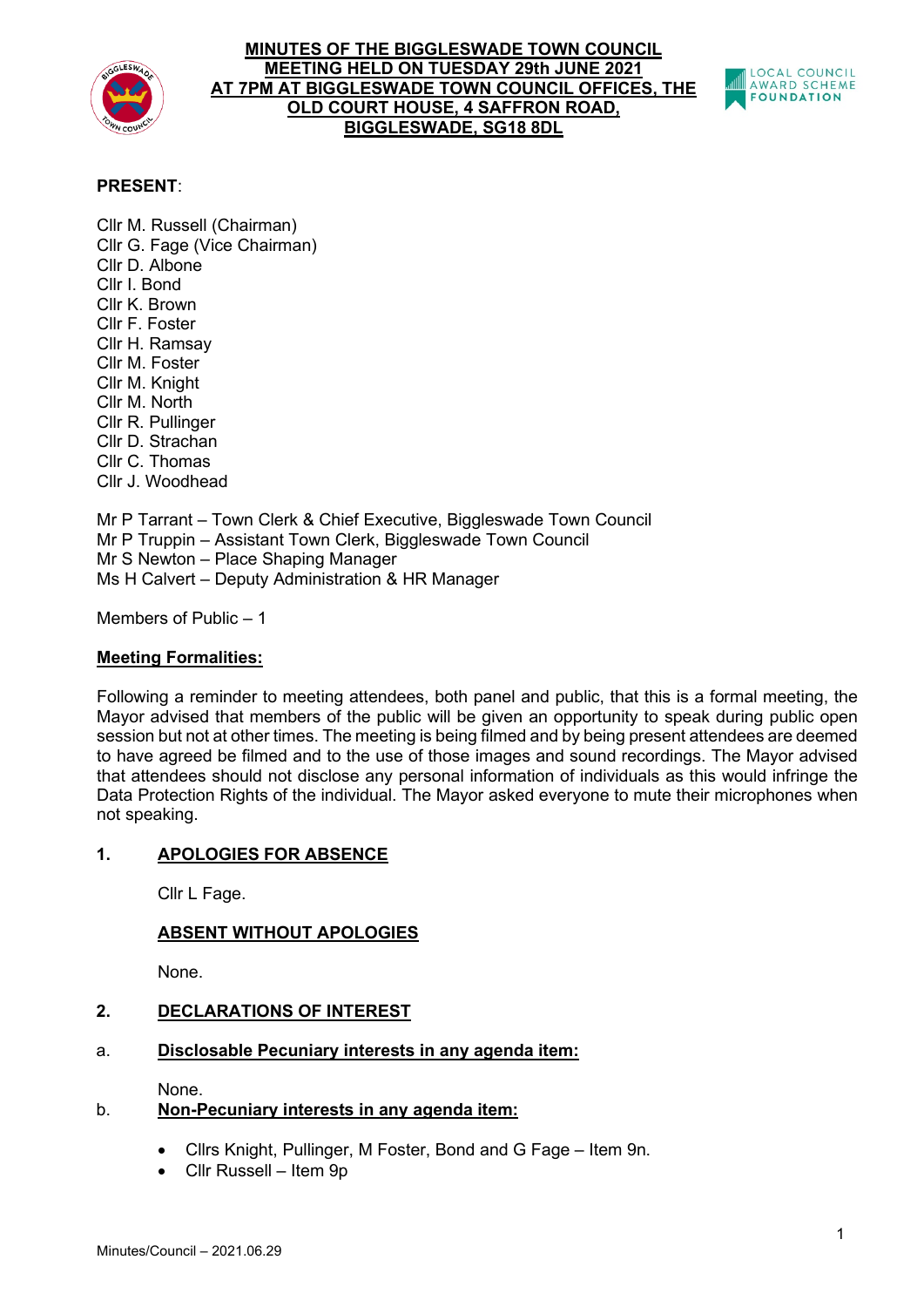# **3. TOWN MAYOR'S ANNOUNCEMENTS**

The Mayor reflected on the recent passing of Mr Vic Brunt, a prominent political figure within Biggleswade who served two terms as Mayor and was a World War II veteran. Mr Brunt was a Legion d'Honneur recipient for service during the war and was dedicated to serving both the Town and its people, having set up the Labour League of Youth and the Biggleswade branch of the Workers' Education Association. In Mr Brunt's passion for the environment he helped set up the Parish Paths Partnership and was instrumental in setting up the twinning with Erlensee.

In early June Mr Paul Fuller, the Chief Fire Officer of Bedfordshire and Luton, passed away, a few weeks before he was due to retire from the Service. He became Chief in 2002 and served with great distinction not only in Bedfordshire but on the national stage. Mr Fuller's outstanding leadership to the Bedfordshire Fire and Rescue service over almost two decades resulted in significant influence over positive change and he was a recipient of the Queen's Fire Service Medal, a Commander of the British Empire, a Freeman of the City of London and a Deputy Lieutenant of Bedfordshire.

The Mayor expressed the Town Council and Members' condolences to their families and a minute's silence was observed in their honour.

## **4. PUBLIC OPEN SESSION**

The Chairman advised members of the public wishing to speak to use the "raise hand" function on screen.

None.

## **5. INVITED SPEAKER**

a. None.

## **6. MEMBERS' QUESTIONS**

There were none.

## **7. MINUTES AND RECOMMENDATIONS OF MEETINGS**

- a. Members received and **APPROVED** the Minutes of the Town Council Meeting held 1st June 2021 at the Offices of Biggleswade Town Council, The Old Court House, 4 Saffron Road, Biggleswade.
- b. Members received the Minutes and **APPROVED** the recommendation of the Appeals Committee Meeting held on **Thursday 29th April 2021** at the Offices of Biggleswade Town Council, The Old Court House, 4 Saffron Road, Biggleswade.
- c. Members received the Minutes of the Town Centre Management Committee Meeting held on **Tuesday 18th May 2021** at the Offices of Biggleswade Town Council, The Old Court House, 4 Saffron Road, Biggleswade.
- d. Members received the Minutes of the Public Land & Open Spaces Meeting held on **Tuesday 8th June 2021** at the Offices of Biggleswade Town Council, The Old Court House, Saffron Road, Biggleswade.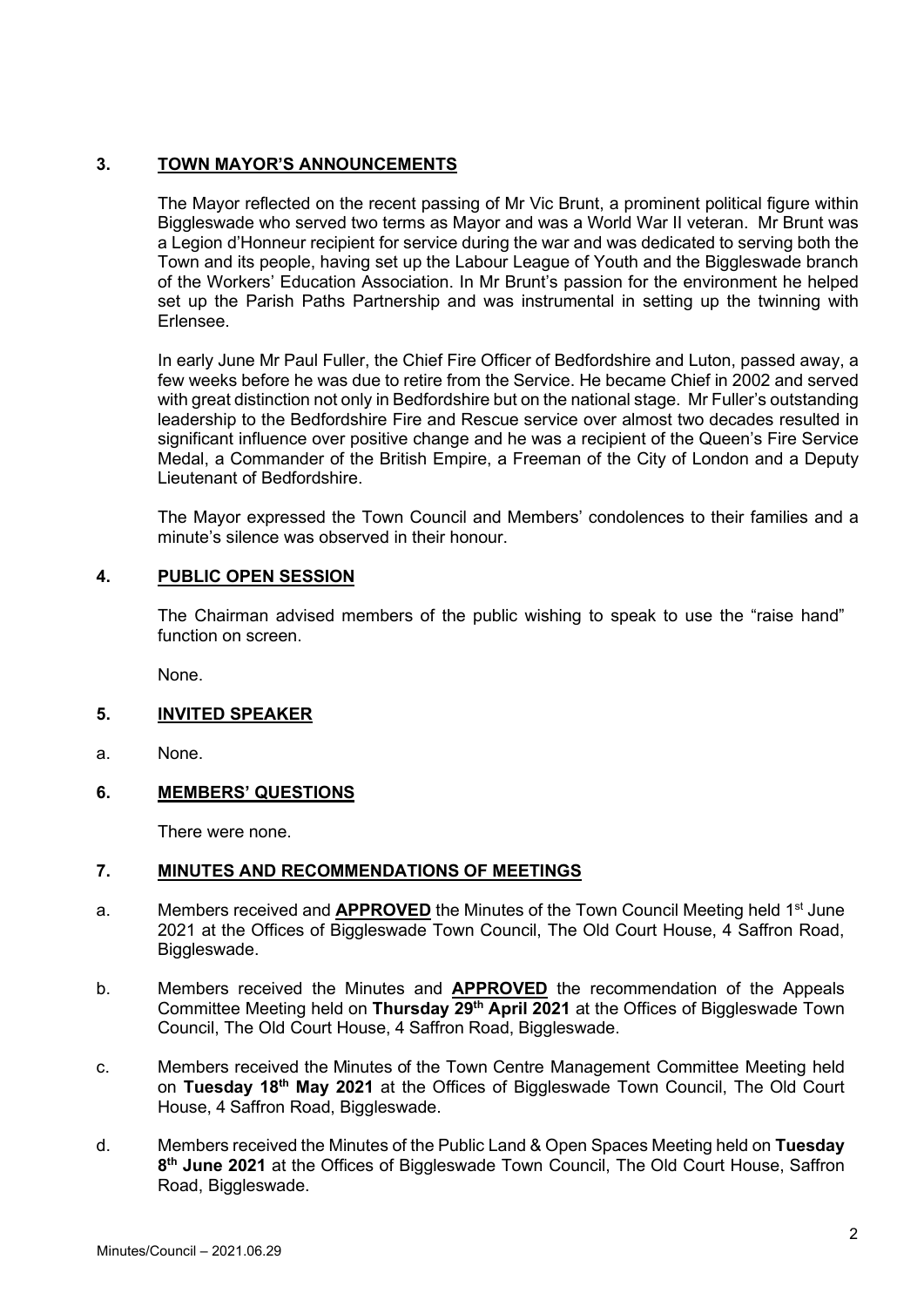e. Members received the Minutes and recommendations of the Finance and General Purposes Meeting held on **Tuesday 15th June 2021** at the Offices of Biggleswade Town Council, The Old Court House, Saffron Road, Biggleswade.

It was **RESOLVED** to accept and **ADOPT** the resolutions of the F&GP Committee as follows:

#### **Item 7a: Debit and Credit Card Report:**

It was **RESOLVED** to recommend the adoption of the proposed rules with the following amendments:

- Paragraph 2.6 individual transaction limits and overall credit limits will be set by the F&GP Committee in accordance with the financial regulations, on advice from The Town Clerk and Chief Executive.
- Paragraph 2.9 When using an internet purchasing site, the user must not store the credit carddetails on completion of every transaction.
- Paragraph 2.12 if a card is lost or stolen, the card holder must contact the bank as soon as possible to notify them of the loss or theft. They must also notify the Town Clerk and Chief Executive as soon as possible and in any event within 2 days.

It was **RESOLVED** to propose a change in Financial Regulation 6.18 at the next review to delete the reference to "prepaid debit cards" and to permit the issue of credit cards only to staff and to make the consequential amendments to Financial Regulation 6.19. Only the Town Clerk and Chief Executive will be permitted to be issued with a Debit Card.

#### **8. MATTERS ARISING**

a. From the Minutes of the **Town Council Meeting** held on **Tuesday 1st June 2021**:

**Page 10 – Item 8b –** Cllr Knight asked for an update on pigeons. The Town Clerk & Chief Executive informed Members that the Public Realm Manager has been in contact with Central Bedfordshire Council, and he will follow up with them now that he has returned from holiday.

#### **9. PLANNING APPLICATIONS**

#### a. **[CB/21/02159/FULL](http://plantech.centralbedfordshire.gov.uk/PLANTECH/DCWebPages/acolnetcgi.gov?ACTION=UNWRAP&RIPNAME=Root.PgeResultDetail&TheSystemkey=623640) - 31 Bluebell Close, Biggleswade, SG18 8SL**

Single storey extension to front of dwelling to form porch and enlarge garage.

It was **RESOLVED** that the Town Council has **NO OBJECTION** to this planning application provided the neighbours are consulted, this point is stressed that the neighbours must be consulted and that any comments they may make are considered by CBC in their deliberations.

#### b. **[CB/21/02573/VOC](http://plantech.centralbedfordshire.gov.uk/PLANTECH/DCWebPages/acolnetcgi.gov?ACTION=UNWRAP&RIPNAME=Root.PgeResultDetail&TheSystemkey=624054) - 50 High Street, Biggleswade, SG18 0LJ**

Variation (or removal) of condition number(s) 2 of planning permission CB/19/03310/FULL (External alterations including air-conditioning units, kitchen extraction flue system and acoustic enclosures.) replace 50HS-203 to increase height 50HS-205.

It was **RESOLVED** that the Town Council has NO OBJECTION to this planning application.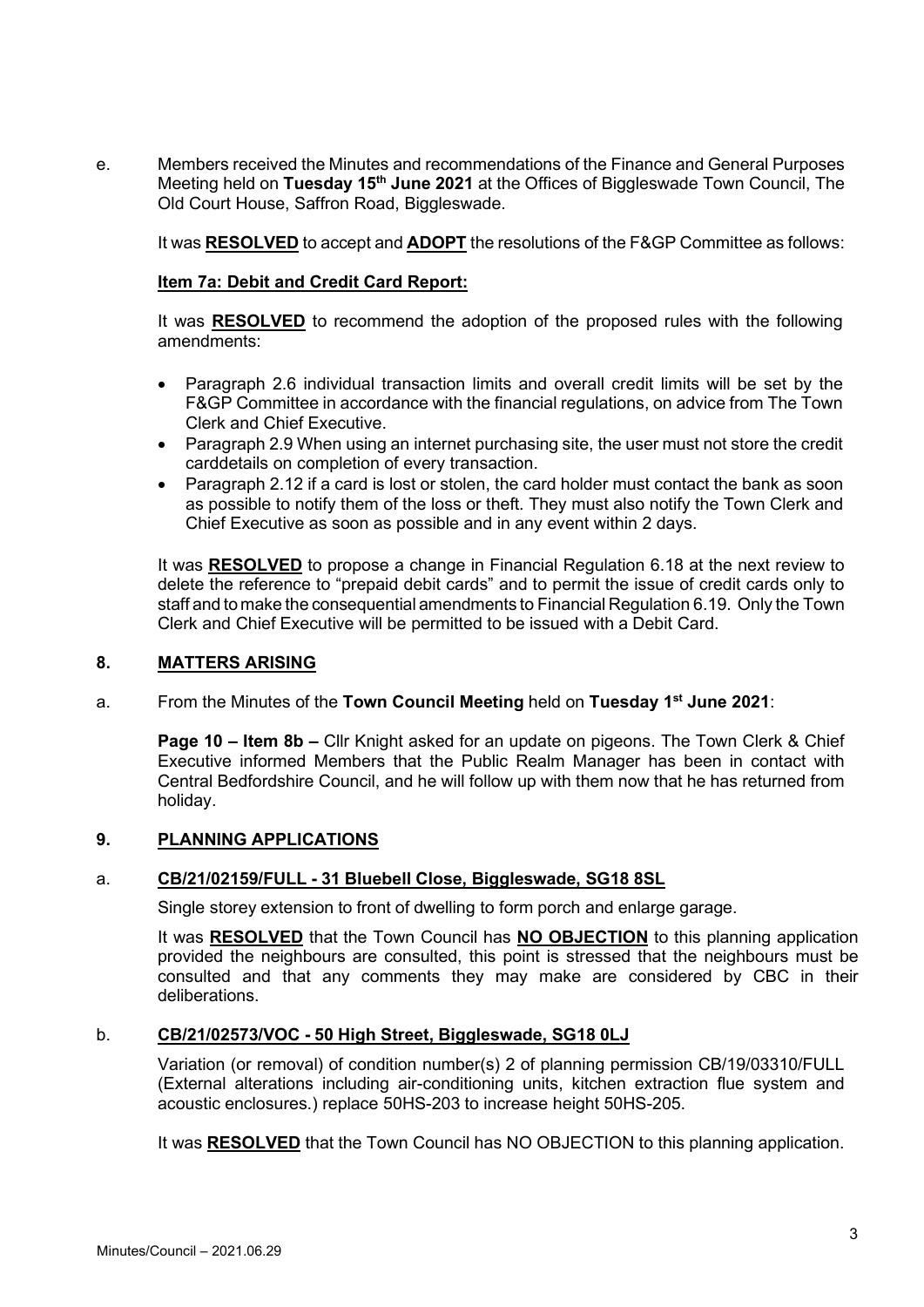# c. **[CB/21/02578/FULL](http://plantech.centralbedfordshire.gov.uk/PLANTECH/DCWebPages/acolnetcgi.gov?ACTION=UNWRAP&RIPNAME=Root.PgeResultDetail&TheSystemkey=624059) - 20 Courtlands Drive, Biggleswade, SG18 8PQ**

Change garage door to a window

It was **RESOLVED** that the Town Council has **NO OBJECTION** to this planning application provided the neighbours are consulted and that any comments they may make are considered by CBC in their deliberations.

## d. **CB/21/02514/FULL - [4 Thirlmere Close, Biggleswade, SG18 8LU](http://plantech.centralbedfordshire.gov.uk/PLANTECH/DCWebPages/acolnetcgi.gov?ACTION=UNWRAP&RIPNAME=Root.PgeResultDetail&TheSystemkey=623995)**

Erection of single storey outbuilding to rear garden.

It was **RESOLVED** that the Town Council has **NO OBJECTION** to this planning application. provided the neighbours are consulted and that any comments they may make are considered by CBC in their deliberations.

## e. **[CB/21/02510/FULL](http://plantech.centralbedfordshire.gov.uk/PLANTECH/DCWebPages/acolnetcgi.gov?ACTION=UNWRAP&RIPNAME=Root.PgeResultDetail&TheSystemkey=623991) - 128 Drove Road, Biggleswade, SG18 0HN**

Single storey rear extension and fenestration alterations.

It was **RESOLVED** that the Town Council has **NO OBJECTION** to this planning application provided the neighbours are consulted and that any comments they may make are considered by CBC in their deliberations.

## f. **CB/21/02629/FULL - [5 London Road, Biggleswade, SG18 8ED](http://plantech.centralbedfordshire.gov.uk/PLANTECH/DCWebPages/acolnetcgi.gov?ACTION=UNWRAP&RIPNAME=Root.PgeResultDetail&TheSystemkey=624110)**

Conversion of outbuilding to habitable room.

It was **RESOLVED** that the Town Council has **NO OBJECTION** to this planning application provided the neighbours are consulted and that any comments they may make are considered by CBC in their deliberations.

## g. **CB/21/02607/FULL - [14 Derwent Avenue, Biggleswade, SG18 8LY](http://plantech.centralbedfordshire.gov.uk/PLANTECH/DCWebPages/acolnetcgi.gov?ACTION=UNWRAP&RIPNAME=Root.PgeResultDetail&TheSystemkey=624088)**

Conservatory to rear of property.

It was **RESOLVED** that the Town Council has **NO OBJECTION** to this planning application provided the neighbours are consulted and that any comments they may make are considered by CBC in their deliberations.

## h. **CB/21/02478/FULL - [22 Ripon Court, Biggleswade, SG18 8JE](http://plantech.centralbedfordshire.gov.uk/PLANTECH/DCWebPages/acolnetcgi.gov?ACTION=UNWRAP&RIPNAME=Root.PgeResultDetail&TheSystemkey=623959)**

Re-submission - First floor and single storey rear extension. Single storey side extension to garage.

It was **RESOLVED** that the Town Council has **NO OBJECTION** to this planning application provided the neighbours are consulted and that any comments they may make are considered by CBC in their deliberations.

## i. **CB/21/02441/FULL - [52 The Baulk, Biggleswade, SG18 0PX](http://plantech.centralbedfordshire.gov.uk/PLANTECH/DCWebPages/acolnetcgi.gov?ACTION=UNWRAP&RIPNAME=Root.PgeResultDetail&TheSystemkey=623922)**

Replace lean-to extension and outbuildings with a single storey rear extension.

It was **RESOLVED** that the Town Council has **NO OBJECTION** to this planning application provided the neighbours are consulted and that any comments they may make are considered by CBC in their deliberations.

#### j. **CB/21/01599/FULL - [55 Planets Way, Biggleswade, SG18 8FD](http://plantech.centralbedfordshire.gov.uk/PLANTECH/DCWebPages/acolnetcgi.gov?ACTION=UNWRAP&RIPNAME=Root.PgeResultDetail&TheSystemkey=623080)**

Erection of a summer house outbuilding in rear garden.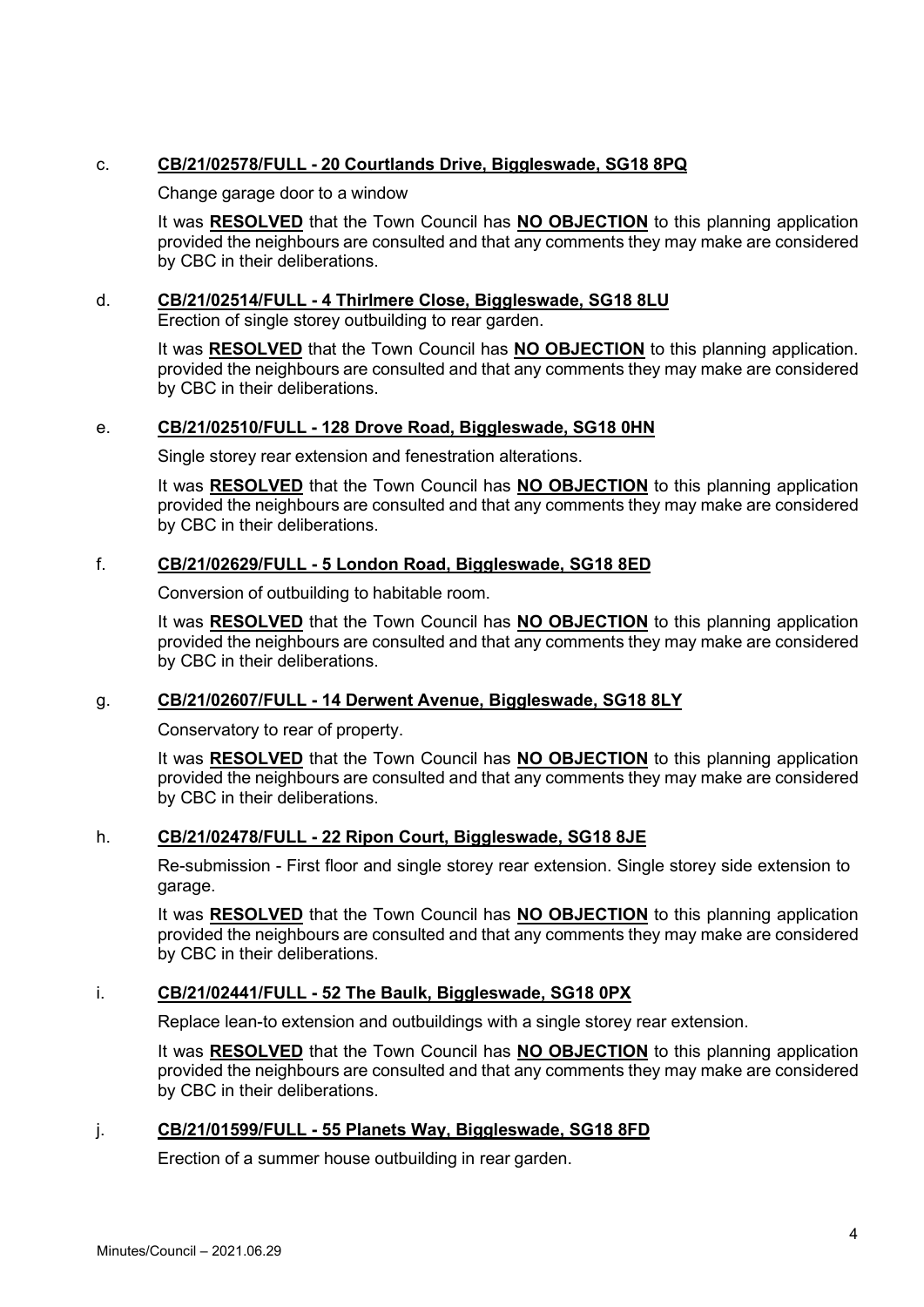It was **RESOLVED** that the Town Council has **NO OBJECTION** to this planning application provided the neighbours are consulted and that any comments they may make are considered by CBC in their deliberations.

#### k. **CB/21/02637/FULL - [146 Holme Court Avenue, Biggleswade, SG18 8PB](http://plantech.centralbedfordshire.gov.uk/PLANTECH/DCWebPages/acolnetcgi.gov?ACTION=UNWRAP&RIPNAME=Root.PgeResultDetail&TheSystemkey=624118)**

Single storey front and side extension with roof lights.

It was **RESOLVED** that the Town Council has **NO OBJECTION** to this planning application provided the neighbours are consulted and that any comments they may make are considered by CBC in their deliberations.

## l. **CB/21/02630/FULL - [8 Avon Rise, Biggleswade, SG18 8NP](http://plantech.centralbedfordshire.gov.uk/PLANTECH/DCWebPages/acolnetcgi.gov?ACTION=UNWRAP&RIPNAME=Root.PgeResultDetail&TheSystemkey=624111)**

Single storey side and rear extension.

It was **RESOLVED** that the Town Council has **NO OBJECTION** to this planning application provided the neighbours are consulted and that any comments they may make are considered by CBC in their deliberations.

#### m. **CB/21/01943/FULL - [14 Compton Mead, Biggleswade, SG18 8LW](http://plantech.centralbedfordshire.gov.uk/PLANTECH/DCWebPages/acolnetcgi.gov?ACTION=UNWRAP&RIPNAME=Root.PgeResultDetail&TheSystemkey=623424)**

Proposed two storey rear/side extension.

It was **RESOLVED** that the Town Council has **NO OBJECTION** to this planning application provided the neighbours are consulted and that any comments they may make are considered by CBC in their deliberations.

#### n. **CB/21/02657/LB - [36 High Street, Biggleswade, SG18 0JL](http://plantech.centralbedfordshire.gov.uk/PLANTECH/DCWebPages/acolnetcgi.gov?ACTION=UNWRAP&RIPNAME=Root.PgeResultDetail&TheSystemkey=624138)**

Listed Building: various works.

It was **RESOLVED** that the Town Council has **NO OBJECTION** to this planning application.

#### o. **CB/21/02740/FULL - [39 Maunder Avenue, Biggleswade, SG18 8GL](http://plantech.centralbedfordshire.gov.uk/PLANTECH/DCWebPages/acolnetcgi.gov?ACTION=UNWRAP&RIPNAME=Root.PgeResultDetail&TheSystemkey=624221)**

Single storey side extension.

It was **RESOLVED** that the Town Council has **NO OBJECTION** to this planning application provided the neighbours are consulted and that any comments they may make are considered by CBC in their deliberations.

#### p. **CB/21/02335/FULL - [39 Ivel Gardens, Biggleswade, SG18 0AN](http://plantech.centralbedfordshire.gov.uk/PLANTECH/DCWebPages/acolnetcgi.gov?ACTION=UNWRAP&RIPNAME=Root.PgeResultDetail&TheSystemkey=623816)**

Single storey rear extension and new front porch.

Extension has been requested from Central Bedfordshire Council to 30<sup>th</sup> June 2021.

It was **RESOLVED** that the Town Council has **NO OBJECTION** to this planning application provided the neighbours are consulted and that any comments they may make are considered by CBC in their deliberations.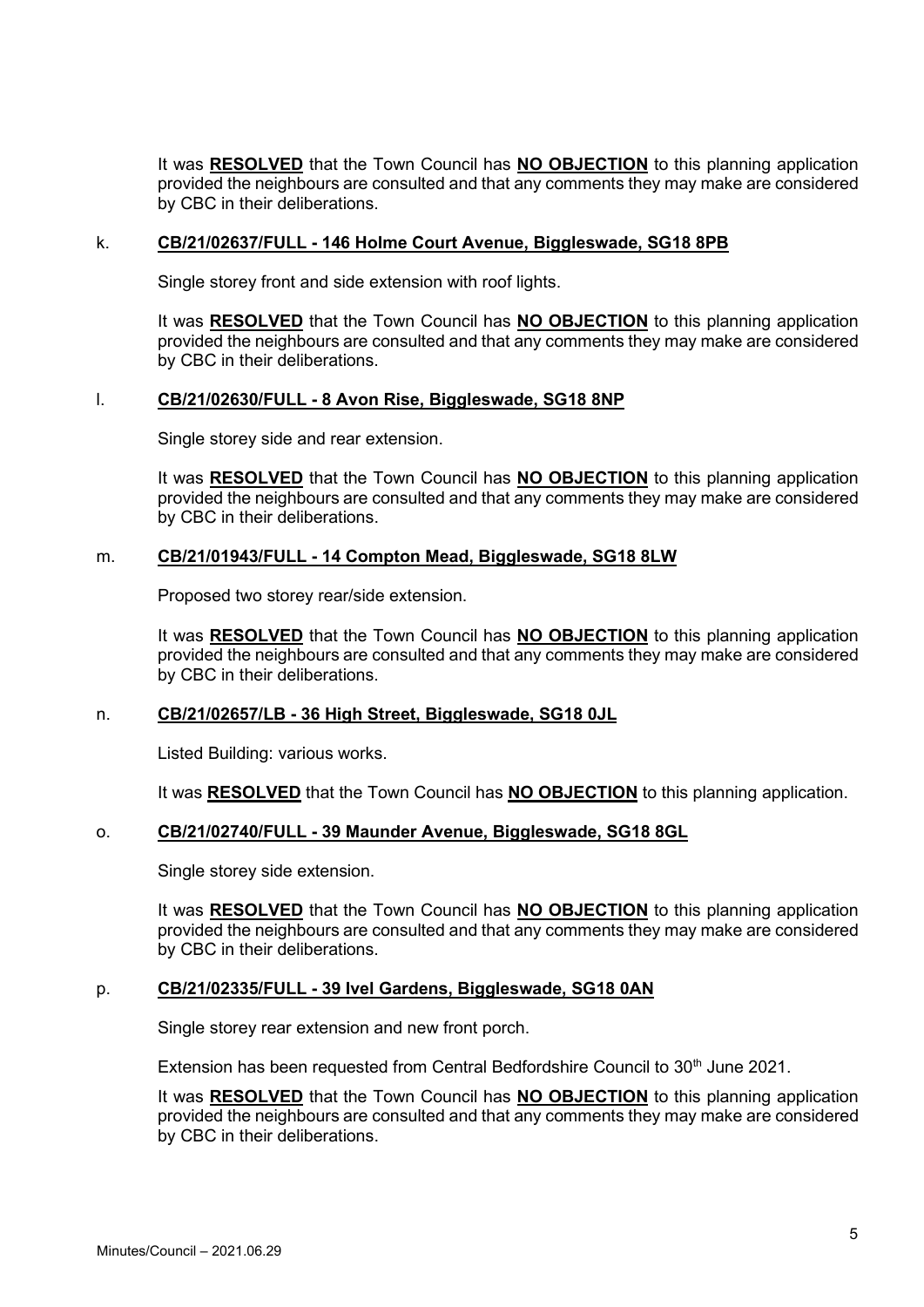## q. **CB/21/02753/FULL – [12 Rowan Crescent, Biggleswade, SG18 0PF](http://plantech.centralbedfordshire.gov.uk/PLANTECH/DCWebPages/acolnetcgi.gov?ACTION=UNWRAP&RIPNAME=Root.PgeResultDetail&TheSystemkey=624234)**

Single storey rear extension.

It was **RESOLVED** that the Town Council has **NO OBJECTION** to this planning application provided the neighbours are consulted and that any comments they may make are considered by CBC in their deliberations.

#### r. **[CB/21/02482/FULL](http://plantech.centralbedfordshire.gov.uk/PLANTECH/DCWebPages/acolnetcgi.gov?ACTION=UNWRAP&RIPNAME=Root.PgeResultDetail&TheSystemkey=623963) - 152 Drove Road, Biggleswade, SG18 0HP**

Single and two storey rear extension.

It was **RESOLVED** that the Town Council has **NO OBJECTION** to this planning application provided the neighbours are consulted and that any comments they may make are considered by CBC in their deliberations.

## s. **CB/21/02337/FULL - 8 Eagle Farm Road, Biggleswade, SG18 8JD**

Single storey rear extension.

It was **RESOLVED** that the Town Council has **NO OBJECTION** to this planning application provided the neighbours are consulted and that any comments they may make are considered by CBC in their deliberations.

#### t. **[CB/21/01403/REG3](http://plantech.centralbedfordshire.gov.uk/PLANTECH/DCWebPages/acolnetcgi.gov?ACTION=UNWRAP&RIPNAME=Root.PgeResultDetail&TheSystemkey=622884) - Railway Station, Station Road, Biggleswade, SG18 8AL**

Creation of transport interchange and associated infrastructure; uncontrolled pedestrian crossings; rearrangement and resurfacing of existing footways; bus concourse; demolition of existing building; landscaping works and ancillary works.

#### It was **RESOLVED** that:

"The Town Council has always supported the concept of the Transport Interchange and any issues are to do with the layout and design primarily caused by the constraints of the land available.

The Town Council supports the planning application subject to the crossing moving to the end of Saffron Road. If the crossing can be moved south then the Town Council has no objection. If not, then the Town Council cannot support this application in its current form.

The Town Council is pleased to note that there are now five bus shelters instead of the original one but requests that the final design of the shelters be agreed between CBC officers and the Town Council. The Town Council would also like to see bus shelters which are more sheltered from the elements, including seating and additional lighting.

The Town Council is also pleased to note the proposed removal of the raised table at the entrance to Saffron Road.

The Town Council requests that any crossing/highways changes are also considered by Traffic Management Committee.

The Town Council appreciates that this is a long process and thanks Central Bedfordshire Council Officers for accommodating other suggestions from Biggleswade up to this point.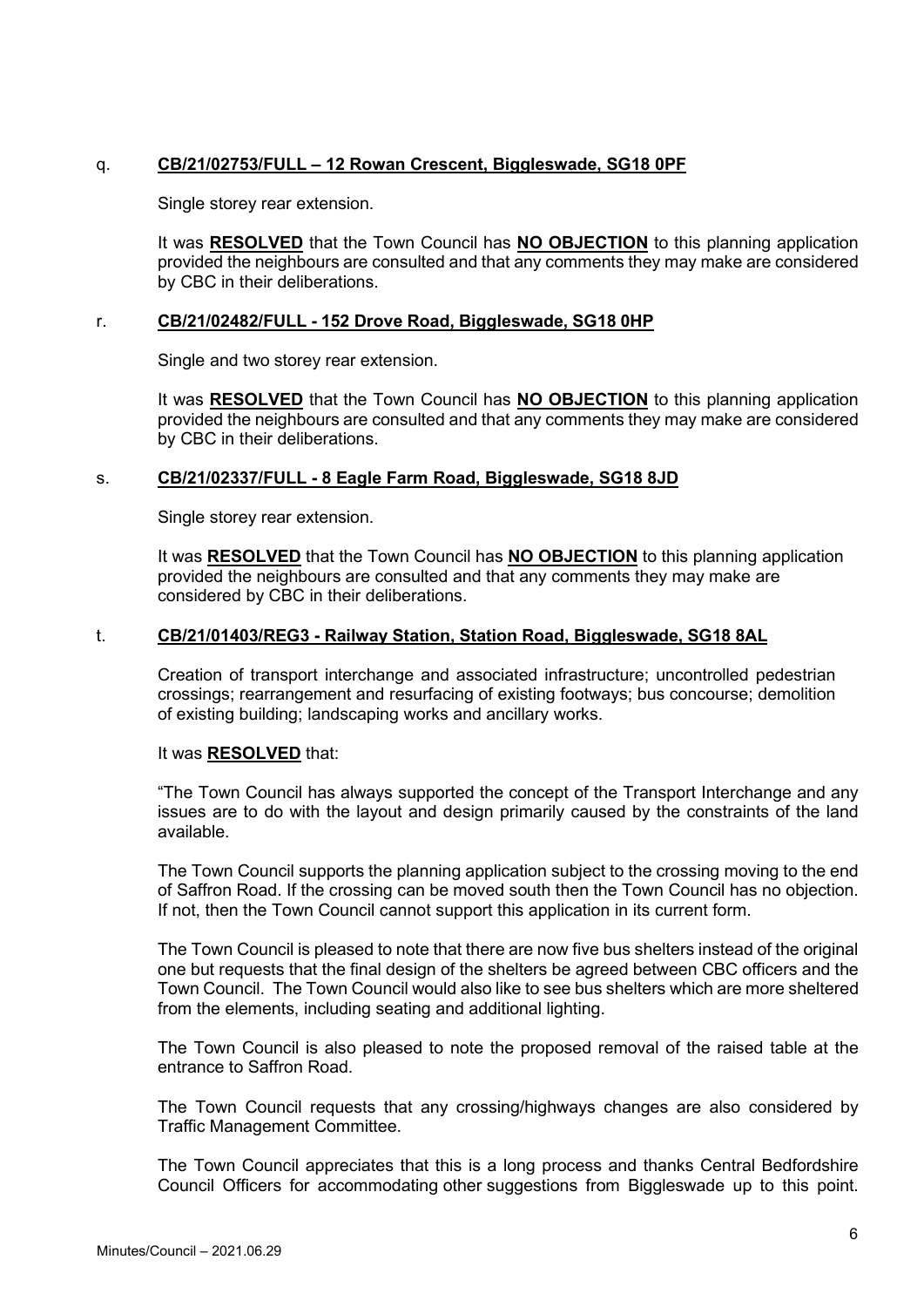Might it be possible for this application to be deferred to allow further discussion and final amendments to be made?."

The Mayor, Councillor Madeline Russell, will be attending the Development Management Committee on 30<sup>th</sup> June to speak on this item.

#### u. **CB/21/02772/LB - [63 High Street, Biggleswade, SG18 0JH](http://plantech.centralbedfordshire.gov.uk/PLANTECH/DCWebPages/acolnetcgi.gov?ACTION=UNWRAP&RIPNAME=Root.PgeResultDetail&TheSystemkey=624253)**

Listed Building: Installation of a roof window forming smoke ventilation to existing stairwell to facilitate conversion of existing building.

It was **RESOLVED** that the Town Council has **NO OBJECTION** to this planning application provided the neighbours are consulted and that any comments they may make are considered by CBC in their deliberations and observation of the conservation officer.

#### v. **CB/21/02802/REG3 - [Biggleswade Library, Chestnut Avenue, Biggleswade, SG18 0LL](http://plantech.centralbedfordshire.gov.uk/PLANTECH/DCWebPages/acolnetcgi.gov?ACTION=UNWRAP&RIPNAME=Root.PgeResultDetail&TheSystemkey=624283)**

Change of Use from ancillary garage to a children's centre working space (Class E). Building works to windows and doors.

It was **RESOLVED** that the Town Council has **NO OBJECTION** to this planning application.

#### w. **Works to trees CB/TRE/21/00295 Holme Woods, London Road, Biggleswade, SG18 9SS**

Works to a tree protected by a Tree Preservation Order: Horse Chestnut (T1) MB/TPO/75/00001 (G5) reduce upper stems by approximately 35%.

It was **RESOLVED** that the Town Council has **NO OBJECTION** to these works to trees.

# **10. ACCOUNTS**

## a. **Financial Administration:**

Members received and **ADOPTED** the following Accounts:

- i. Detailed Balance Sheet to 30/04/2021.<br>ii. Summary Income and Expenditure by 0
- ii. Summary Income and Expenditure by Committee 30/04/2021.<br>iii. Detailed Income and Expenditure by Committee 30/04/2021.
- Detailed Income and Expenditure by Committee 30/04/2021.
- iv. Lloyds Bank Payment listing April 2021.

## b. **Internal Audit – Final Report 2020 – 2021**

Members received the internal audit final report 2020/21 and discussions centred around auditing practice and the scope of works the current Auditors undertake with the Town Council's quarterly and annual accounts. The Town Clerk & Chief Executive added that the recently completed Finance Review has recommendations for audit practitioners. The specification of the work the Auditors carry out for the Town Council will be reviewed for the next financial year.

It was **RESOLVED** to **APPROVE** the Internal Audit for 2020/2021.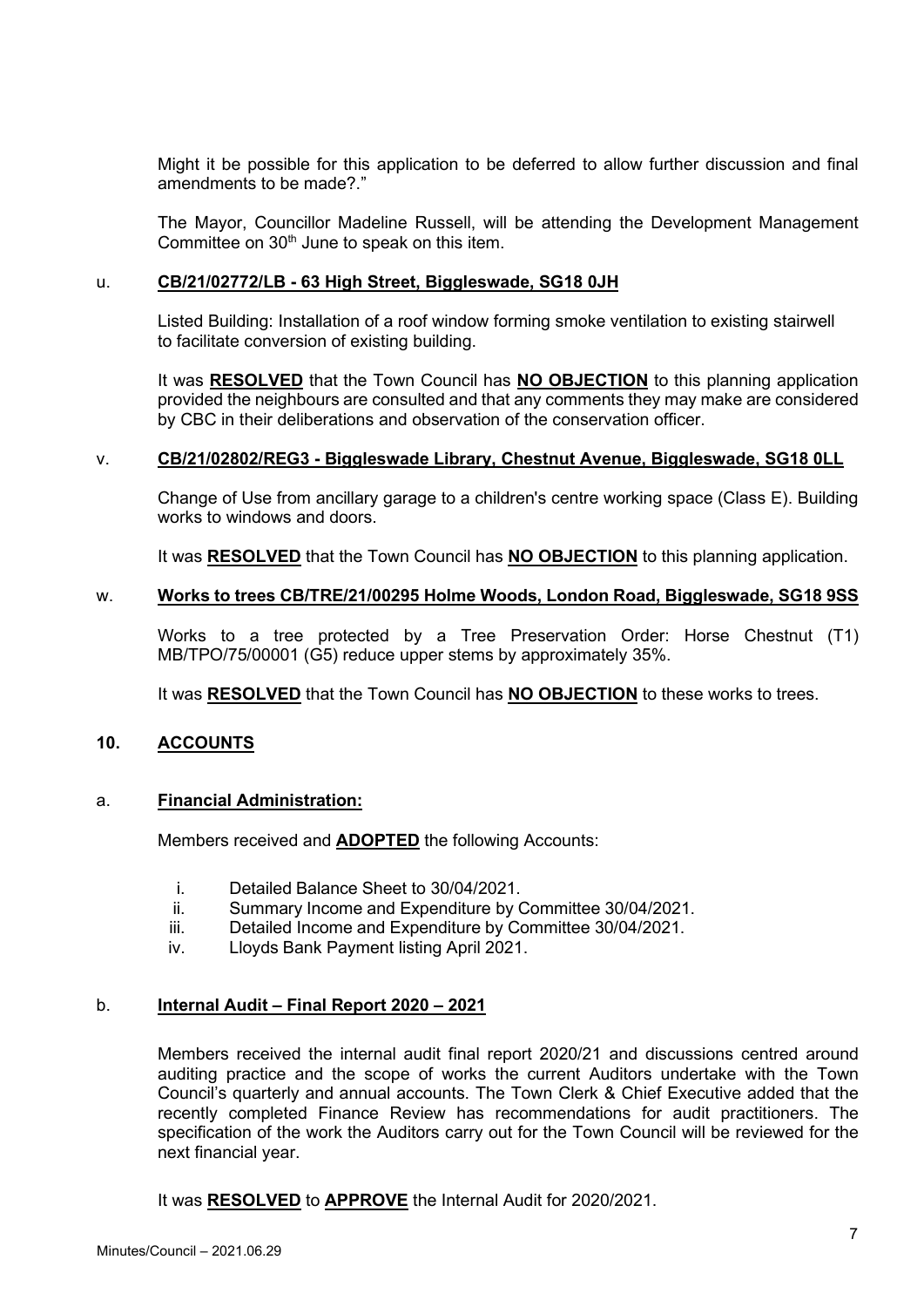#### c. **Accounts for the year ended 31st March 2021**

- i.) Members **APPROVED** and **ADOPTED** the Annual Governance Statement of the Annual Return for the year ending 2020/2021.
- ii.) Members **APPROVED** and **ADOPTED** the Accounts and Statement of Accounts contained in the Annual Return for 2020/2021.

#### **11. ITEMS FOR CONSIDERATION**

#### a. **Crime Statistics for February, March, April and May 2021:**

Members were presented with the quarterly statistics. Cllr Strachan requested that future reports include the statistics for the same quarter for the year before so as to provide a yearon-year comparison of the current Crime Statistics.

The Deputy Administration and HR Manager thanked Amanda Cawthorne for her continued assistance with these reports.

It was **RESOLVED** to accept the Crime Statistics for February to May 2021.

#### b. **The Royal British Legion**

It was **RESOLVED** that the Town Council will continue to partner with the Royal British Legion and provide support for its work.

#### c. **Market Fees and Charges 2021 – 2022**

Members considered the report form the Place Shaping Manager on the proposed schedule of market fees and charges for 2021 to 2022. The Place Shaping Manager confirmed that the Town Council has been charging 50% of the advertised fees in an effort to stimulate the Market. Cllr Knight proposed that it is now appropriate to revise the market fees from  $1<sup>st</sup>$ August 2021 since it is expected that COVID restrictions will be relaxed in July and the market now has a good number of regular traders.

Cllr G Fage stated the Market policy is being reviewed at the end of July 2021 and will be presented to Council after that, which will seek to clarify some of the finer logistical details.

It was **RESOLVED** to amend the fees shown in the report to state that rental of larger than double pitch/es at market events is at the Market Superintendent's discretion.

It was **RESOLVED** to change wording to "voluntary organisations that benefit Biggleswade". Also, change payment from "day of Trade" to "on or before day of Trade".

It was **RESOLVED** to institute the fees as of 1 August 2021 as they are outlined in the report with the preceding amendments, and for this to be advertised on the Town Council's website and distributed to traders at the earliest opportunity.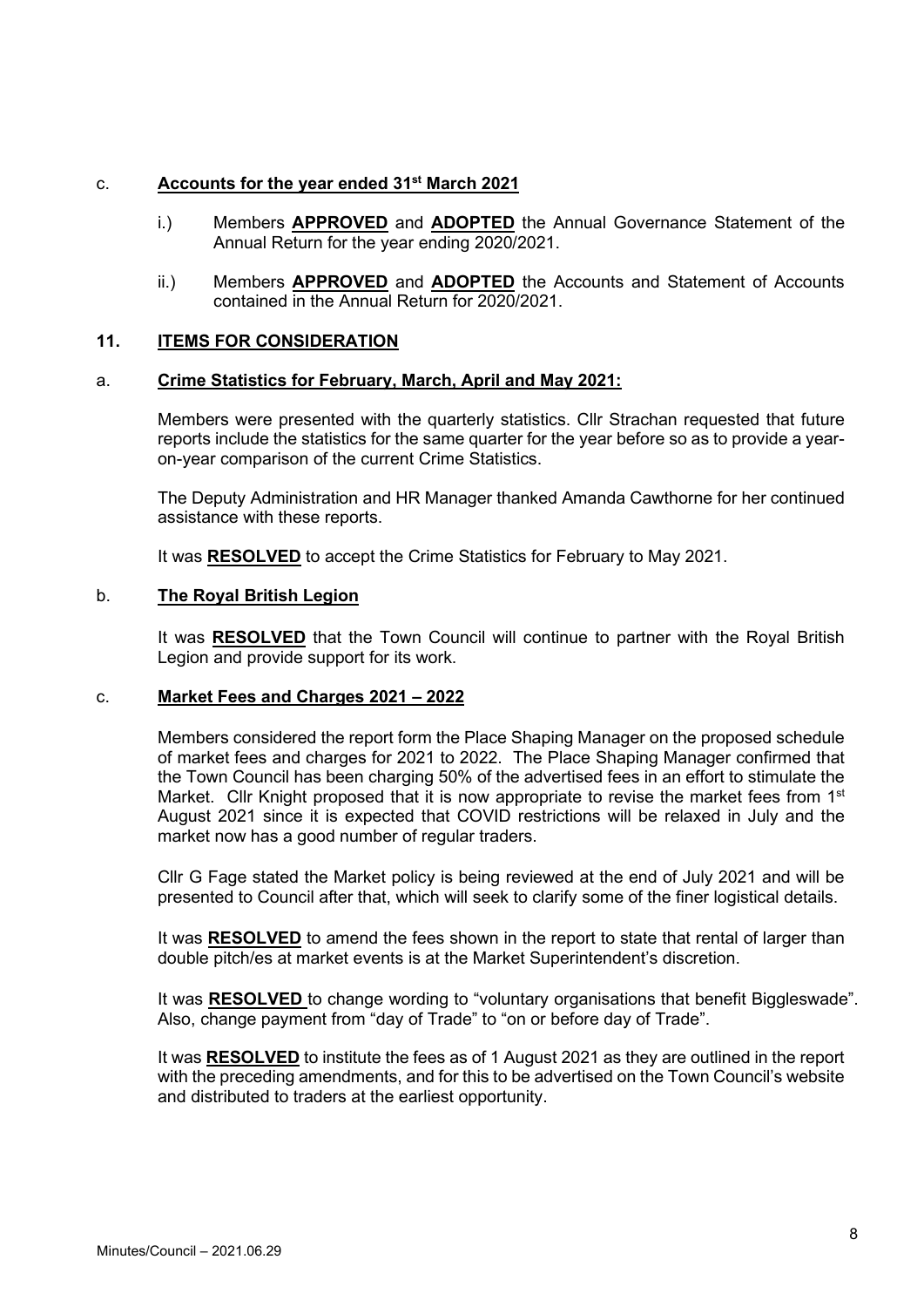## d. **HM The Queen's Platinum Jubilee**

It was agreed that the Town Council will fully support this event and make this a huge celebration for the town in June 2022.

It was **RESOLVED** to defer this matter to the Town Centre Events Working Group to propose ideas for the celebrations and to extend an invitation to all Town Councillors to be able to contribute to the celebration plans.

It was **RESOLVED** for Officers to identify a suitable site for a beacon brazier in the Town Centre and for said brazier to be installed to commemorate the Queen's Platinum Jubilee.

## e. **Remote Meetings**

The deadline to make submissions to the consultation on holding remote meetings was 17 June 2021.

It was **RESOLVED** to contact the writer of the consultation to ask if they would consider a late submission of the Town Council's opinion that the primary legislation should allow flexibility for holding remote meetings in unusual circumstances.

## f. **Works to trees CB/TRE/21/00295 Holme Woods, London Road, Biggleswade, SG18 9SS**

This report was **NOTED**.

## g. **Financial Request from Biggleswade Community News**:

It was **RESOLVED** to grant the Biggleswade Community News with a one-off grant of £2,000 for the financial year 2021/22 and to notify Biggleswade Community News of grant application deadlines for future years.

## **12. ITEMS FOR INFORMATION**

## a. **Planning Application Outcomes**

This report was **NOTED**.

#### b. **Public Notice – Biggleswade FP46 Extension**

Members expressed concern over the lack of information over the long-term plans for this public footpath. Cllr Russell advised that at the Examination in Public Central Bedfordshire Council committed to putting a bridle bridge over this crossing as well as over the A1(M) as part of the Holme Farm development and to enable people to walk or cycle to and from Langford. The Town Council will await the Local Plan when it is finalised.

This public notice was **NOTED**.

## c. **OPCC Newsletter**

This was **NOTED**.